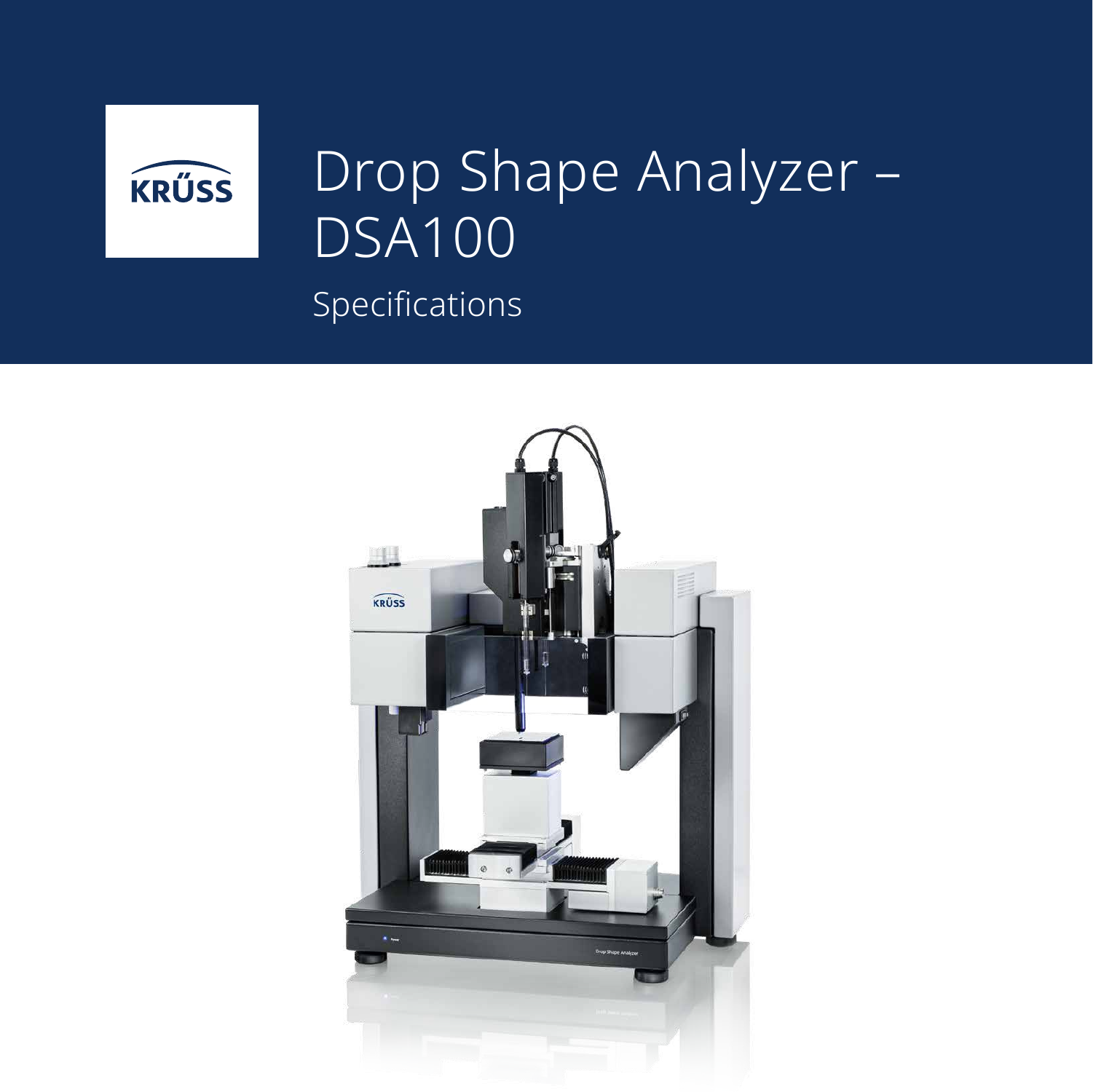| <b>Product group specifications</b>                         |                                                                                                                        | DSA100B                            |                          |                                                            | <b>DSA100S</b>    |                                              |                                                                               | <b>DSA100E</b>               |                  |
|-------------------------------------------------------------|------------------------------------------------------------------------------------------------------------------------|------------------------------------|--------------------------|------------------------------------------------------------|-------------------|----------------------------------------------|-------------------------------------------------------------------------------|------------------------------|------------------|
| Camera system                                               |                                                                                                                        |                                    |                          |                                                            |                   |                                              |                                                                               |                              |                  |
| Connection<br>Resolution                                    | <b>USB 3.0</b><br>CF04: 1920 x 1200 px<br>CF06 <sup>1)</sup> : 640 × 480 px                                            |                                    |                          |                                                            |                   |                                              |                                                                               |                              |                  |
| Frame rate                                                  | CF04: 2300 fps<br>CF06: 3400 fps                                                                                       |                                    |                          |                                                            |                   |                                              |                                                                               |                              |                  |
| Dark noise                                                  | CF04: 7 electrons<br>CF06: 10.5 electrons                                                                              |                                    |                          |                                                            |                   |                                              |                                                                               |                              |                  |
| Dynamic range                                               | CF04: 73 dB<br>CF06: 56.6 dB                                                                                           |                                    |                          |                                                            |                   |                                              |                                                                               |                              |                  |
| <b>Optics</b>                                               |                                                                                                                        |                                    |                          |                                                            |                   |                                              |                                                                               |                              |                  |
| Focus                                                       | manual                                                                                                                 |                                    |                          | manual                                                     |                   |                                              |                                                                               | manual                       |                  |
| Zoom                                                        |                                                                                                                        | 7× zoom, manual<br>7× zoom, manual |                          |                                                            |                   | 7× zoom, manual                              |                                                                               |                              |                  |
| View angle<br>Field of view                                 | $±4^{\circ}$<br>CF04: 3.9 mm × 3.9 mm to 24.7 mm × 24.7 mm<br>CF06 <sup>1)</sup> : 1.7 mm × 1.3 mm to 10.8 mm × 8.1 mm |                                    |                          |                                                            |                   |                                              |                                                                               |                              |                  |
| Resolution                                                  | CF04: 3.1 to 21.7 µm<br>CF06 <sup>1)</sup> : 2.5 to 17.8 µm                                                            |                                    |                          |                                                            |                   |                                              |                                                                               |                              |                  |
| <b>Illumination</b>                                         |                                                                                                                        |                                    |                          |                                                            |                   |                                              |                                                                               |                              |                  |
| Type<br>Wave length, dominant<br>Field of light             | high power monochromatic LED<br>470 nm<br>46 mm $\times$ 46 mm (D $\times$ H)                                          |                                    |                          |                                                            |                   |                                              |                                                                               |                              |                  |
| <b>Dosing system</b>                                        |                                                                                                                        |                                    |                          |                                                            |                   |                                              |                                                                               |                              |                  |
| Dosing                                                      | manual                                                                                                                 |                                    |                          | software-controlled                                        |                   |                                              | software-controlled $(4x)$ + manual $(1x)$ ;<br>up to 8 dosing units possible |                              |                  |
| Drop deposition<br>Syringes, volume                         | manual<br>qlass (500 µL), disposable (1 mL)                                                                            |                                    |                          | software-controlled<br>glass (450 µL), disposable (900 µL) |                   |                                              | software-controlled<br>glass (450 µL), disposable (3 mL)                      |                              |                  |
| Resolution                                                  | $0.1 \mu L$<br>$\sim$                                                                                                  |                                    |                          | $0.1 \mu L$                                                |                   |                                              |                                                                               |                              |                  |
| Speed                                                       | $0.02$ to $25$ $\mu$ L/s<br>$0.02$ to $25$ $\mu$ L/s                                                                   |                                    |                          |                                                            |                   |                                              |                                                                               |                              |                  |
| Double pressure dosing system <sup>1)</sup>                 |                                                                                                                        |                                    |                          |                                                            |                   |                                              |                                                                               |                              |                  |
| Drop deposition<br>Cartridge, volume<br>Resolution<br>Speed | software-controlled<br>disposable (1 mL)<br>$0.1 \mu L$<br>fixed                                                       |                                    |                          |                                                            |                   |                                              |                                                                               |                              |                  |
| <b>Stages</b>                                               | x-axis                                                                                                                 | y-axis                             | z-axis                   | $x$ -axis $^{2}$                                           | $y$ -axis $^{2)}$ | z-axis                                       | $X - AXIS2$ , 3)                                                              | $V$ -axis $^{2}$ ), $^{3}$ ) | $Z - AXIS2$ , 3) |
| Control                                                     |                                                                                                                        |                                    | manual                   |                                                            | manual            |                                              |                                                                               | software-controlled          |                  |
| Length                                                      |                                                                                                                        |                                    | 45 mm                    | 100 mm                                                     | 100 mm            | 45 mm                                        | 100 mm                                                                        | 100 mm                       | 38 mm            |
| Resolution<br>Accuracy                                      |                                                                                                                        |                                    | 16 mm/<br>turn<br>$\sim$ | 2 mm/turn                                                  | 2 mm/turn         | $16$ mm/<br>turn<br>$\overline{\phantom{a}}$ |                                                                               | $10 \mu m$<br>$100 \mu m$    |                  |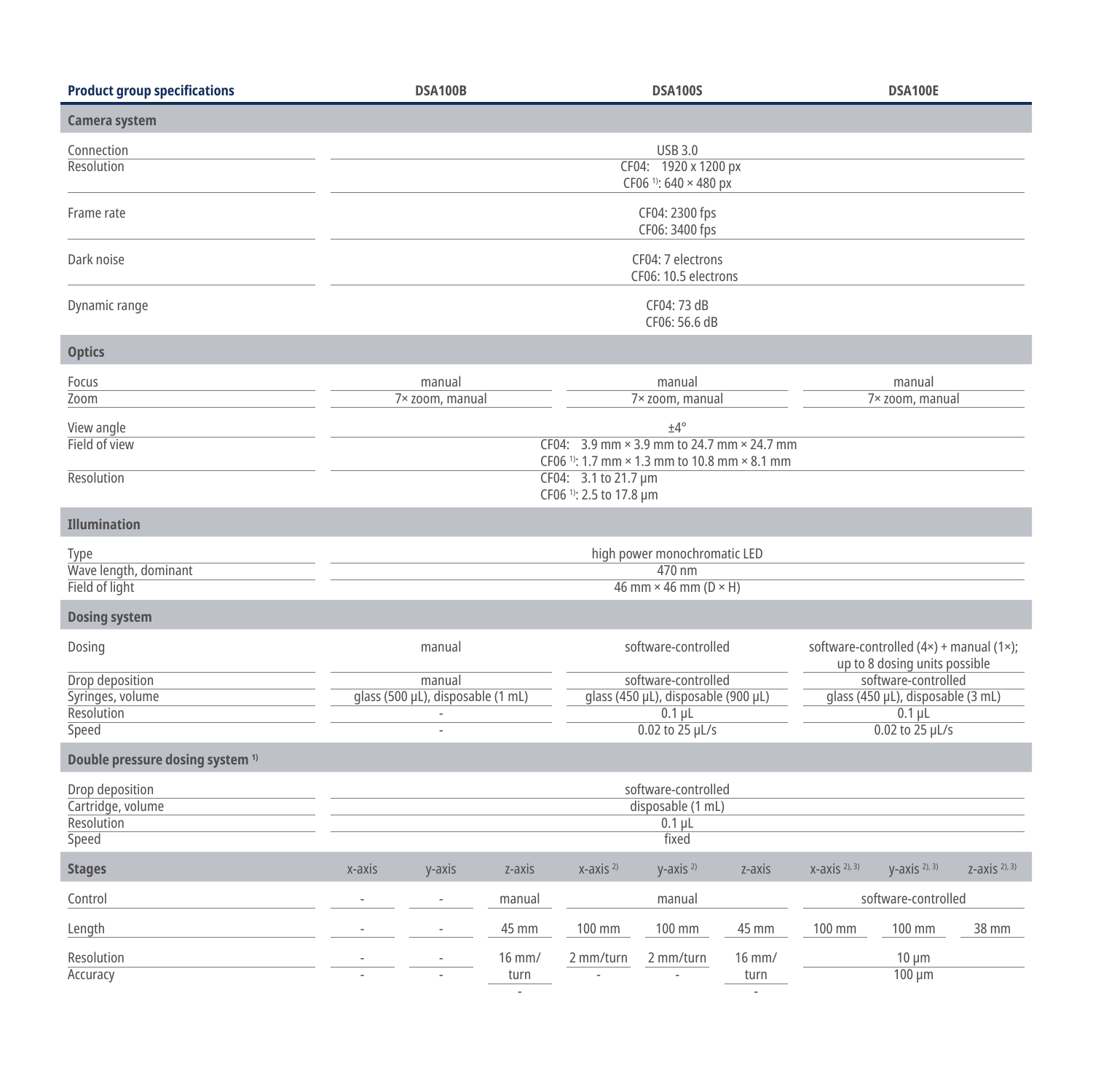| <b>Product group specifications</b> | <b>DSA100B</b>                           | <b>DSA100S</b>                                                                                                               | <b>DSA100E</b>         |  |
|-------------------------------------|------------------------------------------|------------------------------------------------------------------------------------------------------------------------------|------------------------|--|
| <b>Tilting</b>                      |                                          |                                                                                                                              |                        |  |
| Types                               | internal                                 |                                                                                                                              | external <sup>1)</sup> |  |
| Control<br>Range                    | software-controlled<br>$0$ to $90^\circ$ |                                                                                                                              |                        |  |
| Resolution<br>Accuracy              | $0.01^\circ$<br>$0.3^\circ$              |                                                                                                                              | $0.1^\circ$<br>10      |  |
| <b>Software</b>                     |                                          |                                                                                                                              |                        |  |
| ADVANCE                             |                                          | contact angle<br>surface free energy of solids <sup>2)</sup><br>interfacial and surface tension of liquids <sup>2), 3)</sup> |                        |  |

| <b>Measurement specifications</b>                                                                                    | <b>DSA100B</b>                                                                                                                                                              | <b>DSA100S</b>                                                                                          | <b>DSA100E</b> |  |
|----------------------------------------------------------------------------------------------------------------------|-----------------------------------------------------------------------------------------------------------------------------------------------------------------------------|---------------------------------------------------------------------------------------------------------|----------------|--|
| <b>Sessile drop/Captive bubble</b>                                                                                   |                                                                                                                                                                             |                                                                                                         |                |  |
| Result<br>Range <sup>4)</sup><br>Resolution <sup>4)</sup><br>Accuracy <sup>5)</sup><br>Models<br>Types <sup>6)</sup> | contact angle<br>0 to 180°<br>$0.01^{\circ}$<br>$0.1^\circ$<br>conic section, polynom, circle, Young-Laplace, height-width<br>advancing, receding, static, dynamic, tilting |                                                                                                         |                |  |
| Surface free energy of solids <sup>2)</sup>                                                                          |                                                                                                                                                                             |                                                                                                         |                |  |
| Result<br>Models                                                                                                     | surface free energy<br>equation of state, Zisman, Fowkes, Wu, Owens-Wendt-Rabel-Kaelble, Schultz-1, extended Fowkes, acid-base theory                                       |                                                                                                         |                |  |
| Pendant drop/Rising drop <sup>2), 3)</sup>                                                                           |                                                                                                                                                                             |                                                                                                         |                |  |
| Results<br>Range<br>Resolution<br>Model<br>Types                                                                     |                                                                                                                                                                             | interfacial and surface tension<br>0.01 to 2000 mN/m<br>$0.01$ mN/m<br>Young-Laplace<br>static, dynamic |                |  |

<sup>1)</sup> optional<br><sup>2)</sup> optional for DSA100B

3) optional for DSA100S

<sup>4)</sup> software-based<br><sup>5)</sup> instrument-based

 $^{\rm 6)}$  additional accessories may be required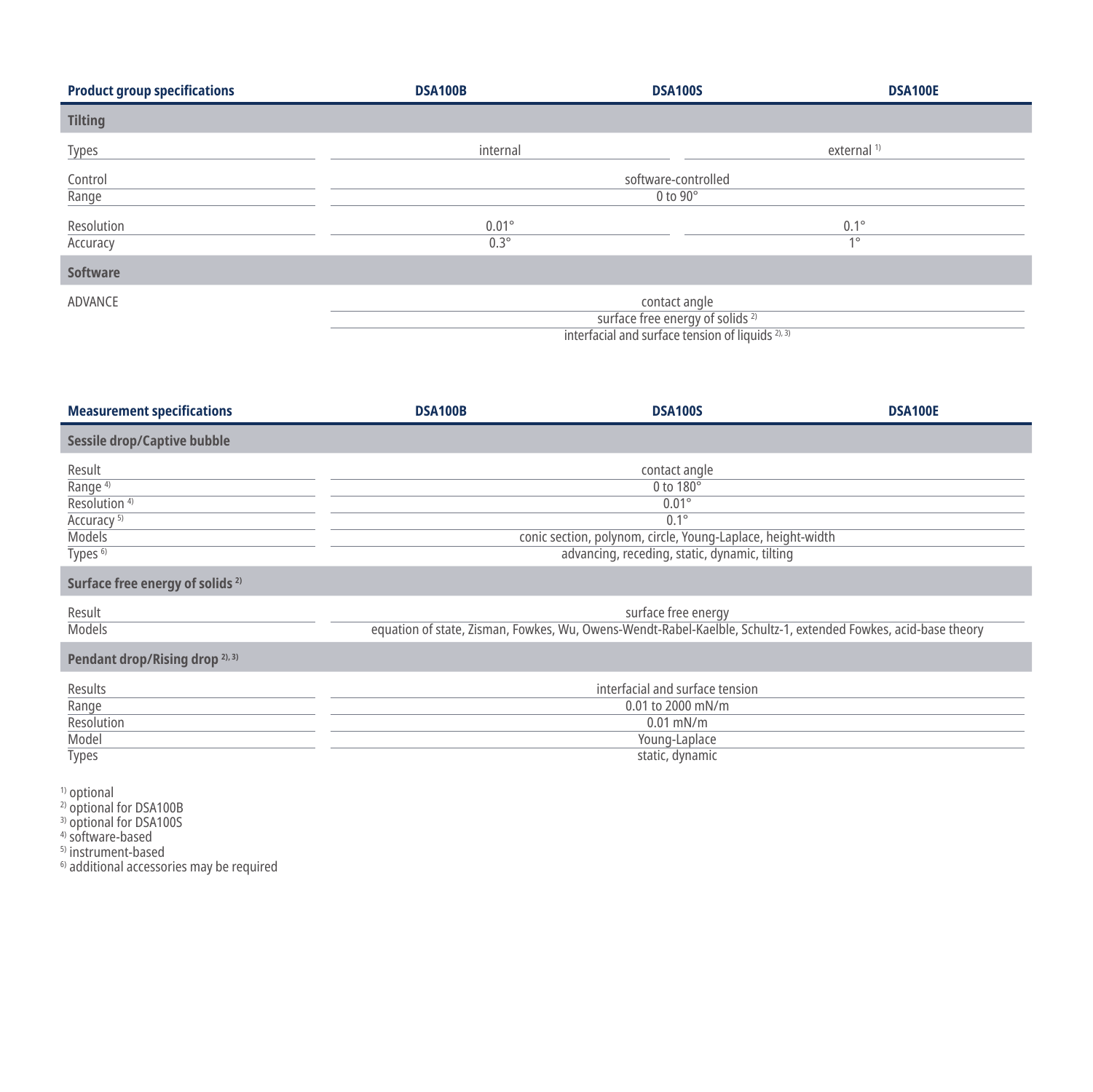| <b>General specifications</b>                                                                             | <b>DSA100B</b>                                                                                                                                                                                         | <b>DSA100S</b>                 | <b>DSA100E</b>       |  |  |  |
|-----------------------------------------------------------------------------------------------------------|--------------------------------------------------------------------------------------------------------------------------------------------------------------------------------------------------------|--------------------------------|----------------------|--|--|--|
| <b>Sample dimensions</b>                                                                                  |                                                                                                                                                                                                        |                                |                      |  |  |  |
| Maximum sample space 7)                                                                                   | 320 mm $\times \infty \times 275$ mm (W $\times$ D $\times$ H)                                                                                                                                         |                                |                      |  |  |  |
| <b>Temperature control</b>                                                                                |                                                                                                                                                                                                        |                                |                      |  |  |  |
| Equipment<br>Types<br>Range<br>Maximum sample space<br>Resolution<br>Flow-through thermostat<br>Inert gas | temperature-controlled sample stage, chamber, cuvette<br>liquid, electrical, Peltier<br>$-30^{8}$ to 400 °C $9$<br>132 mm × 132 mm × 27 mm ( $W \times D \times H$ ) 10)<br>0.1K<br>with liquid<br>yes |                                |                      |  |  |  |
| <b>Temperature measurement</b>                                                                            |                                                                                                                                                                                                        |                                |                      |  |  |  |
| Range<br>Resolution<br>Precision<br>Accuracy                                                              | -50 to 400 °C<br>$0.1^{\circ}$ C<br>$0.1^{\circ}C$<br>1/3 DIN B (±0.1 °C at 0 °C to ±0.8 °C at 400 °C)                                                                                                 |                                |                      |  |  |  |
| External sensor                                                                                           | 2 connectors (PT100)                                                                                                                                                                                   | 2 connectors (PT100)           | 2 connectors (PT100) |  |  |  |
| Locations                                                                                                 |                                                                                                                                                                                                        | sample stage, chamber, cuvette |                      |  |  |  |
| <b>Housing and peripherals</b>                                                                            |                                                                                                                                                                                                        |                                |                      |  |  |  |
| Compartment<br>Needle protection shield<br>Camera und optics housing<br>Control keyboard<br>Levelling     | test liquids protected against light<br>yes<br>yes<br>PC keyboard for ADVANCE software operation available (KB20)<br>yes                                                                               |                                |                      |  |  |  |
| <b>Environment</b>                                                                                        |                                                                                                                                                                                                        |                                |                      |  |  |  |
| Operating temperature<br>Humidity                                                                         | 10 to 40 °C<br>without condensation                                                                                                                                                                    |                                |                      |  |  |  |
| <b>Instrument dimensions</b>                                                                              |                                                                                                                                                                                                        |                                |                      |  |  |  |
| Footprint<br><b>Height</b><br>Weight (without accessories)                                                | 555 mm $\times$ 375 mm (W $\times$ D)<br>490 mm<br>$24$ kg                                                                                                                                             |                                |                      |  |  |  |
| <b>Power supply</b>                                                                                       |                                                                                                                                                                                                        |                                |                      |  |  |  |
| Voltage<br>Power consumption<br>Frequency                                                                 | 88 to 264 VAC<br>100W<br>50 to 60 Hz                                                                                                                                                                   |                                |                      |  |  |  |
| <b>Interfaces</b>                                                                                         |                                                                                                                                                                                                        |                                |                      |  |  |  |
| PC                                                                                                        | <b>USB 3.0</b>                                                                                                                                                                                         |                                |                      |  |  |  |
| <sup>7)</sup> without axes<br>8) with Tomporing Chambor TC40                                              |                                                                                                                                                                                                        |                                |                      |  |  |  |

8) with Tempering Chamber – TC40

9) with Tempering Chamber – TC21

10) with Tempering Chamber – TC11